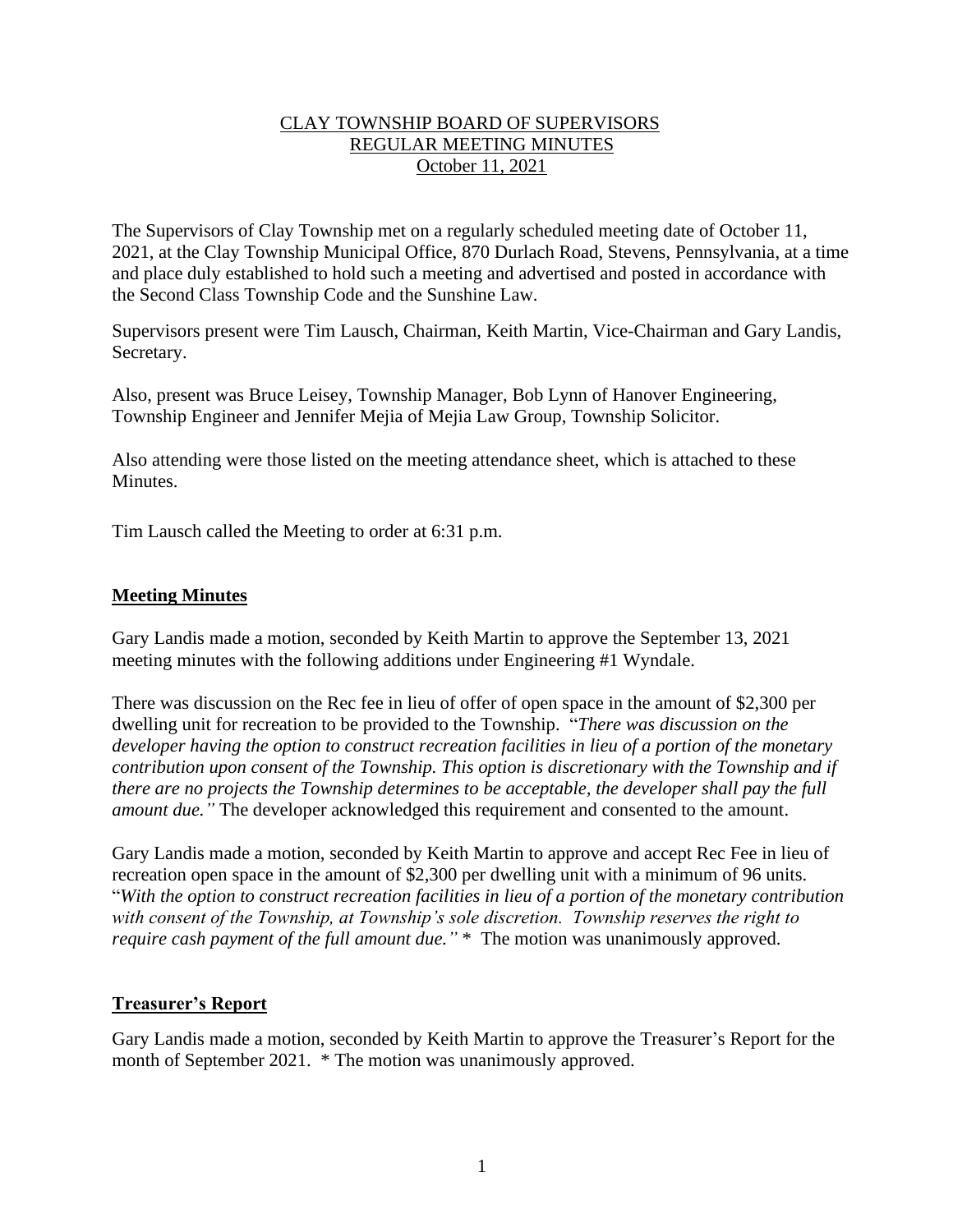# **Visitors**

1. Ephrata Rec Center Presentation

Maria Rotella, Program Assistant, reviewed the Summer Municipal Rec Program activities of the past year with the Board of Supervisors. Ms. Rotella requested a donation in the amount of \$9,152.00 in 2022 (this amount is the same as 2021).

2. Middle Creek Search and Rescue – Wes Clark

Wes Clark updated the Board of Supervisors on the status of the project to locate their new building on the Township Municipal Campus.

3. Durlach Mt Airy Fire Company Photo

Keith Martin presented a framed photo of Squad 14 from the Durlach Mt Airy Fire Company in appreciation of the support given by the Township.

## **Engineer's Report**

1. Home Towne Square HOA – Request to transfer ownership of paved path to Township or approve signage of path for walking/pedestrian use only

Debra Rosser Hogben, resident of Home Towne Square, reviewed the Home Towne Square HOA's public path recommendations with the Board of Supervisors. The HOA's first recommendation is for the Township to take ownership and maintain the paved path and the HOA would own and maintain the grass area around the path. Their second recommendation would be to transfer ownership to the HOA with the Township concurring the path will be a walking/pedestrian path only.

After discussion, it was decided that the Township Staff will continue discussion on the definition of pedestrian and the Township Solicitor will contact Landmark to consider the placement of 3 requested signs along the path.

2. Furnace Hills Retreat – Approve and Execute Stormwater Management Agreement

Township Staff reviewed the Stormwater Management Agreement with the Board of Supervisors.

Keith Martin made a motion, seconded by Gary Landis to approve and execute the Stormwater Management Agreement for Furnace Hills Retreat. \* The motion was unanimously approved.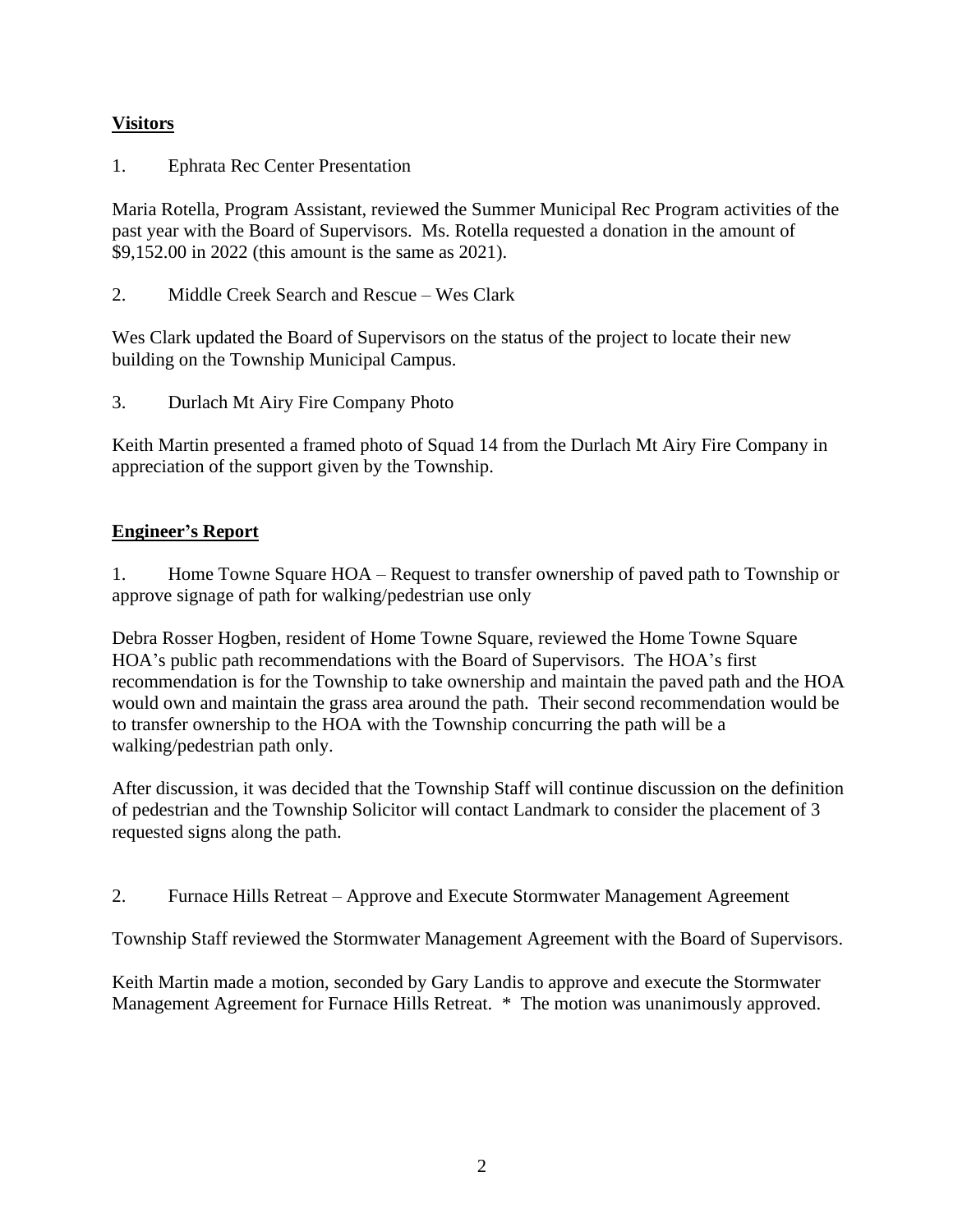## **Old Business**

## 1. Adopt Ordinance to Amend Fence and Wall Ordinance

Jennifer Mejia, Township Solicitor, reviewed the proposed Ordinance with the Board of Supervisors. Proof of advertisement was provided for the Ordinance.

There was discussion between Township Staff, the Board of Supervisors and residents who had concerns with the effect the change would have on their property.

After discussion, Keith Martin made a motion, seconded by Gary Landis to approve Ordinance #101121 updating the fence and wall regulations. \* The motion was approved with Gary Landis voting no on the height change to 6' and allowing a solid fence without Board of Supervisors approval.

After the vote, Keith Martin thanked the audience for the civil manner in which everyone conducted themselves and noted that after the passage of this Ordinance, neighbors with different opinions can still compromise.

2. 222 Blackberry Drive – Request Relief from Fence Ordinance

The property owner rescinded his request for relief.

## **New Business**

1. 320 Clay School Road – Execute Sanitary Sewage Holding Tank Agreement

Bruce Leisey informed the Board of Supervisors that the property owner is building an addition to the current residence for Echo Housing. Due to the nitrate levels a holding tank is required for the black water. The Agreement details maintenance and pumping responsibilities for the holding tank.

Gary Landis made a motion, seconded by Keith Martin to approve and execute the Sanitary Sewage Holding Tank Agreement for 320 Clay School Road. \* The motion was unanimously approved.

2. Discussion on Multi Modal Transportation Grant Application

Township Staff is preparing a grant application for improvements to Rt 322 and Wood Corner Road intersection.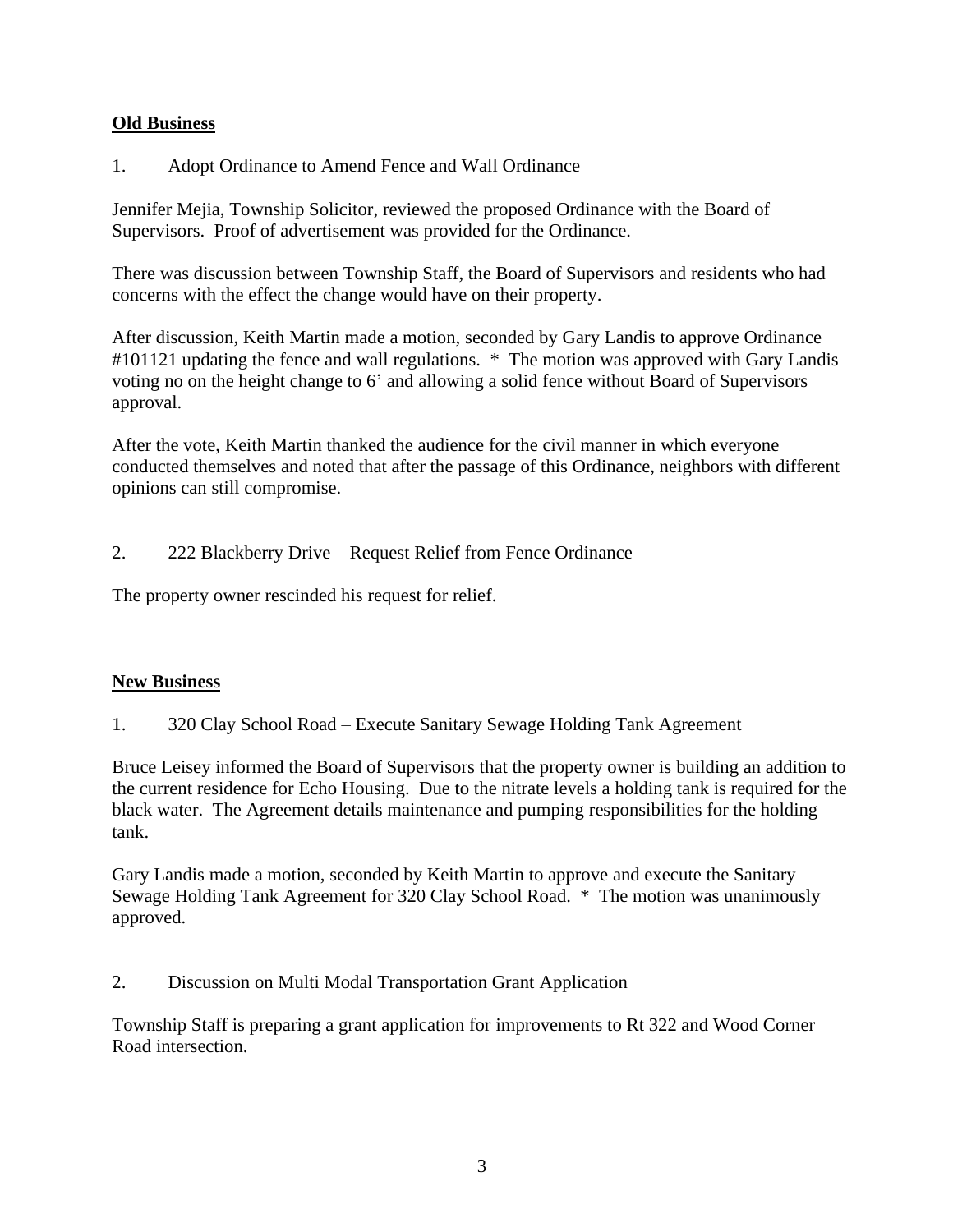Gary Landis made a motion, seconded by Keith Martin to commit to provide a cash match of 50% for the grant application. \* The motion was unanimously approved.

3. 408 Flaxen Lane – Authorize Filing Property Maintenance Violation Complaint with District Justice

Bruce Leisey informed the Board of Supervisors that a Notice of Violation was issued on the property for high grass, weeds and a vehicle parked on the sidewalk.

It was noted that the vehicle was removed from the sidewalk and the POA for the property owner is in the process of hiring a lawn maintenance company to cut and maintain the grass.

Due to the updated information provided, the Board of Supervisors agreed to extend the time to cut the grass to Monday. If the grass is not cut by that time, a complaint will be filed with the District Justice.

4. Authorize Execution of IRS Code Section 147(f) Approval and Written Contract for Durlach Mt Airy Fire Company

Bruce Leisey informed the Board of Supervisors that the Durlach Mt Airy Fire Company is in the process of purchasing a new tanker and has applied for a tax-free loan. The Fire Company advertised a public meeting regarding their intention as required. As a part of the process, the Township must provide by executing Section 147(f) approval and written consent acknowledging that the Durlach Mt Airy Fire Company provided fire fighting services to Clay Township for many years and agrees to meet the requirements to continue to provide that service.

It was noted, that this approval does not constitute any financial involvement or obligation by the Township.

Gary Landis made a motion, seconded by Keith Martin to approve and execute Section 147(f) for the Durlach Mt Airy Fire Company. \* The motion was unanimously approved.

5. Approval to Modify the Term of Maintenance Bonds for Annex Project

Bob Lynn, Township Engineer, informed the Board of Supervisors the work on the Annex project appears to be substantially completed. Bob also noted the bid requires an 18-month Maintenance Bond for 10% of cost. Typically, Maintenance Bonds are a 12-month bond for 100% of cost.

Keith Martin made a motion, seconded by Gary Landis to approve modification of the Maintenance Bond term from 18 months to 12 months at 100% of cost. \* The motion was unanimously approved.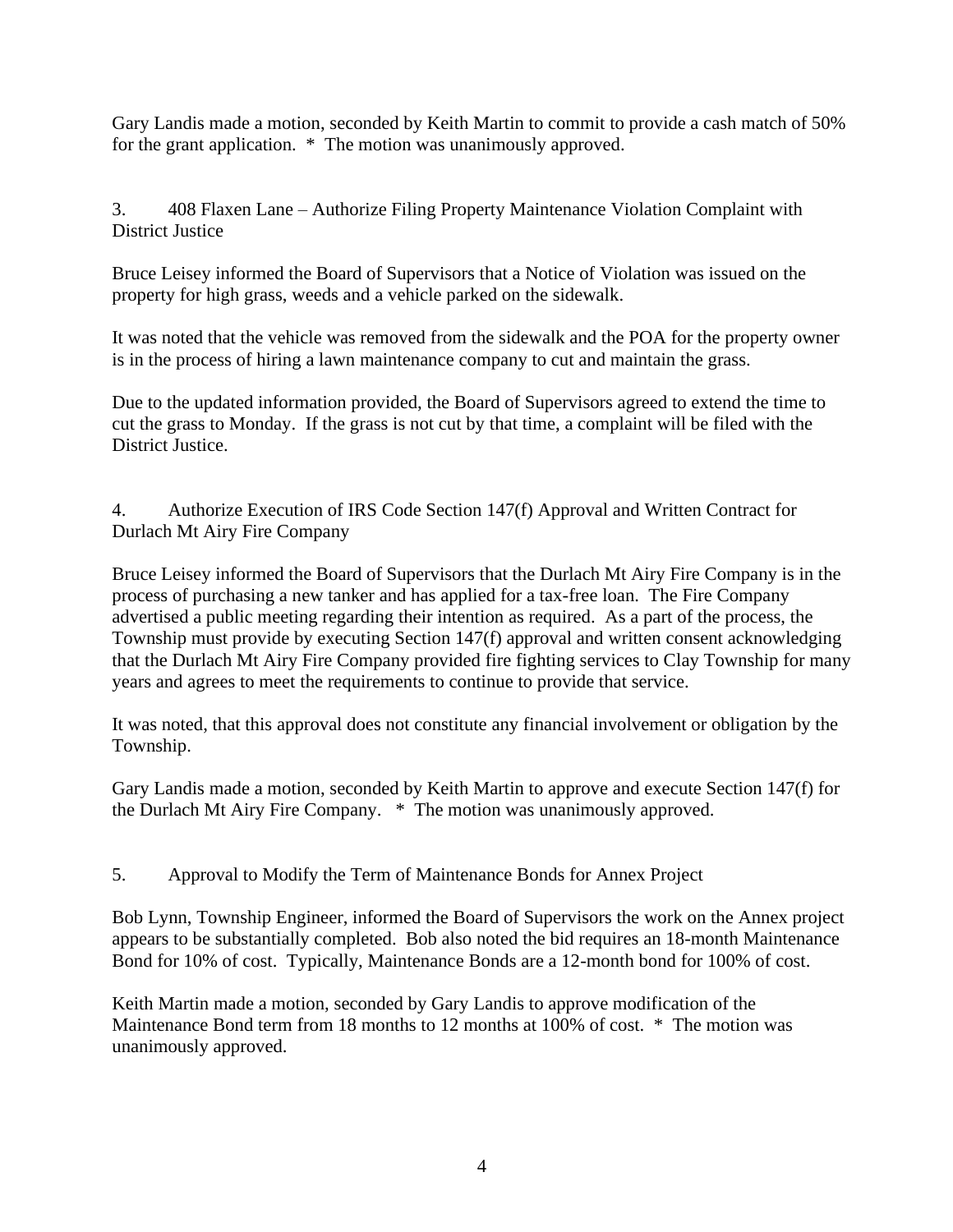#### 6. Discussion on Purchase of Ferris Mower

There was discussion on the merits of purchasing a new mower due to cost increases and long delivery times.

After discussion, it was decided the existing equipment is in good enough condition to run another year.

#### **Bills to be Paid**

#### General Fund

Keith Martin made a motion, seconded by Gary Landis, to approve the General Fund bills totaling  $$250,097.46$  for the month of September. \* The motion was approved unanimously.

#### Rec Fund

Keith Martin made a motion, seconded by Gary Landis, to approve the Recreation Fund bills totaling \$757.95 for the month of September. \* The motion was approved unanimously.

#### Sewer Fund

Keith Martin made a motion, seconded by Gary Landis, to approve the Sewer Fund bills totaling \$2,909.10 for the month of September. \* The motion was approved unanimously.

### Capital Reserve

Keith Martin made a motion, seconded by Gary Landis to approve the Capital Reserve Fund bills totaling \$1,858.13 for the month of September. \* The motion was approved unanimously.

### **Reports for the Month**

- 1. Chief of Police / Police Department
- 2. Fire Companies / Ambulance
- 3. Planning Commission Minutes
- 4. Solicitor's Report
- 5. Engineer's Report
- 6. Manager's Report
- 7. Road Master's Report
- 8. Zoning Officer's Report